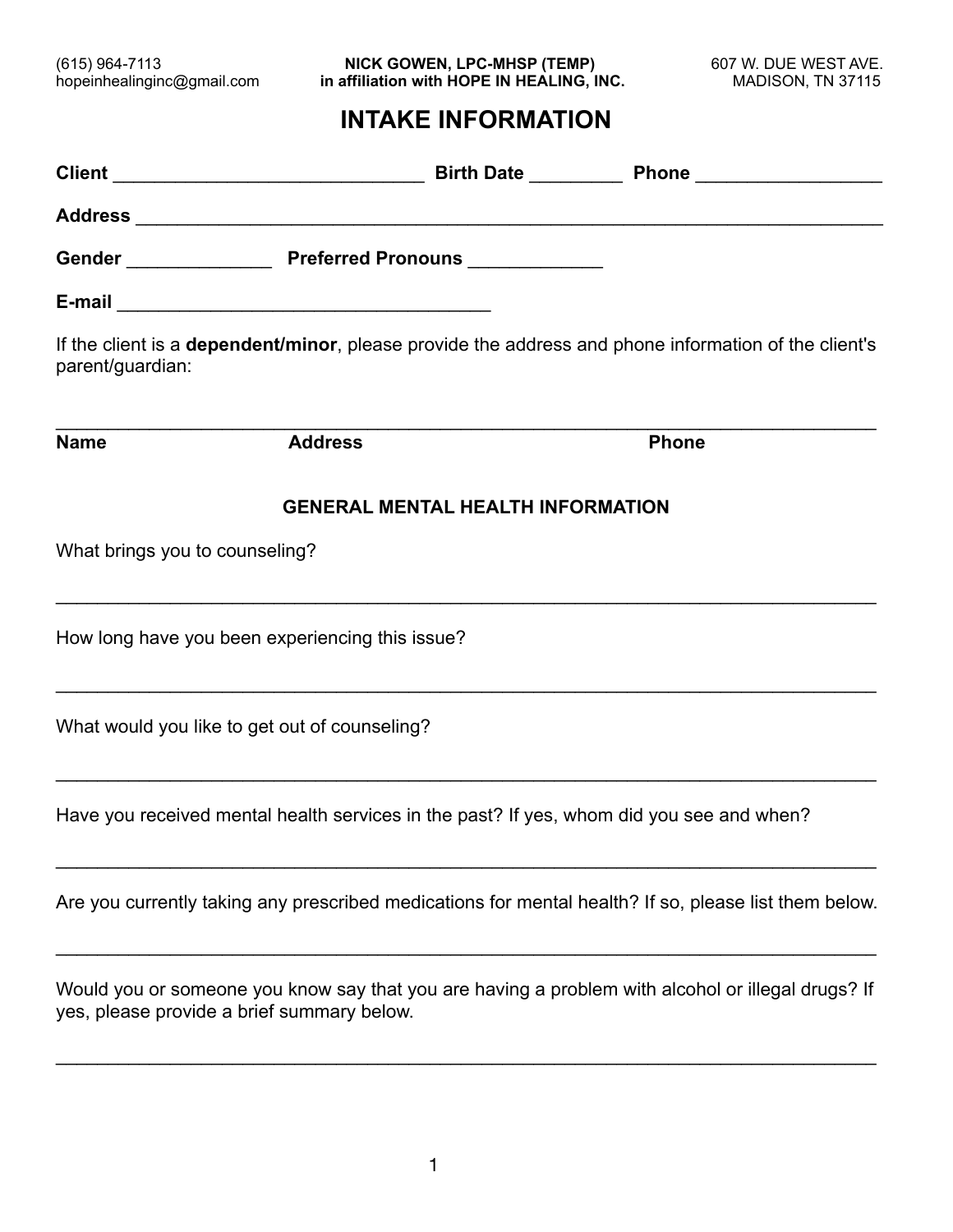(615) 964-7113 **NICK GOWEN, LPC-MHSP (TEMP)** 607 W. DUE WEST AVE. hopeinhealinginc@gmail.com **in affiliation with HOPE IN HEALING, INC.** MADISON, TN 37115

# **STATEMENT OF INFORMED CONSENT**

# **Psychotherapy Treatment** \_\_\_\_\_\_ **(initials)**

I (client[s] name) and the state of the state of the state of the state of the state of the state of the state of the state of the state of the state of the state of the state of the state of the state of the state of the consent for psychotherapy and treatment by Nick Gowen, LPC-MHSP (temp.), in affiliation with Hope In Healing, Inc. I understand that there are certain risks involved, such as being willing to disclose personal information and be open and honest with the counselor. I understand that I have entered this therapeutic relationship voluntarily and may terminate treatment at any time. However, there may be risks involved in terminating treatment early. The scope and nature of this treatment has been explained to me, and I understand that there are no guarantees for treatment outcomes. I agree to hold harmless and indemnify the counselor and/or his staff from any damages, suits, claims, or liabilities arising from this therapeutic relationship.

# **Confidentiality** \_\_\_\_\_\_ **(initials)**

I understand that confidentiality will always be maintained within the legal requirements of the State of Tennessee and ethical guidelines according to the American Counseling Association Code of Ethics. I understand that confidentiality will NOT be maintained if I threaten or give reason to believe that I will harm myself or others, if a court orders the counselor to provide documents, or if child or elder abuse is suspected. Client(s) involved in couples or family therapy are encouraged to maintain a "no secrets" policy and address issues openly and honestly during the sessions. I understand that Hope In Healing, Inc., cannot guarantee that other clients will abide by confidentiality expectations.

# **Privacy of Information (HIPAA) \_\_\_\_\_\_ (initials)**

I have been given a copy of the Health Insurance Portability and Accountability Act (HIPAA) Patient Notification of Privacy Rights, which describes how client records and information are handled.

# **Credentials and Supervision \_\_\_\_\_\_ (initials)**

The counselor is licensed by the State of Tennessee as a Licensed Professional Counselor-Mental Health Service Provider (temp.) and is under clinical supervision. I understand that the counselor will participate in clinical supervision, and cases will be discussed anonymously with other counselor professionals solely for the purpose of gaining additional perspective, input, and treatment.

# **Appointments \_\_\_\_\_\_ (initials)**

The length of sessions is 50 minutes. Clients should arrive on time for scheduled appointments. If the client is late for the session, then the session time will be cut short based on the allotted time for the session. If the client is more than 15 minutes late for a scheduled appointment, then the appointment will be considered as a "no show" and will need to be rescheduled. "No shows" for appointments are subject to a fee according to the PAYMENT, NO-SHOW, AND LATE CANCELLATION POLICY. Cancellation need to be made 24 hours prior to schedule appointments, except in the case of emergencies. Cancellations made within 24 hours are subject to a fee according to the PAYMENT, NO-SHOW, AND LATE CANCELLATION POLICY.

# **DISCRIMINATION AND GRIEVANCE POLICY**

Our office does not discriminate based on sex; gender; sexual orientation; race or ethnicity; national origin; age; economic, marital, veteran or HIV/AIDS status; disability; religion; or political beliefs.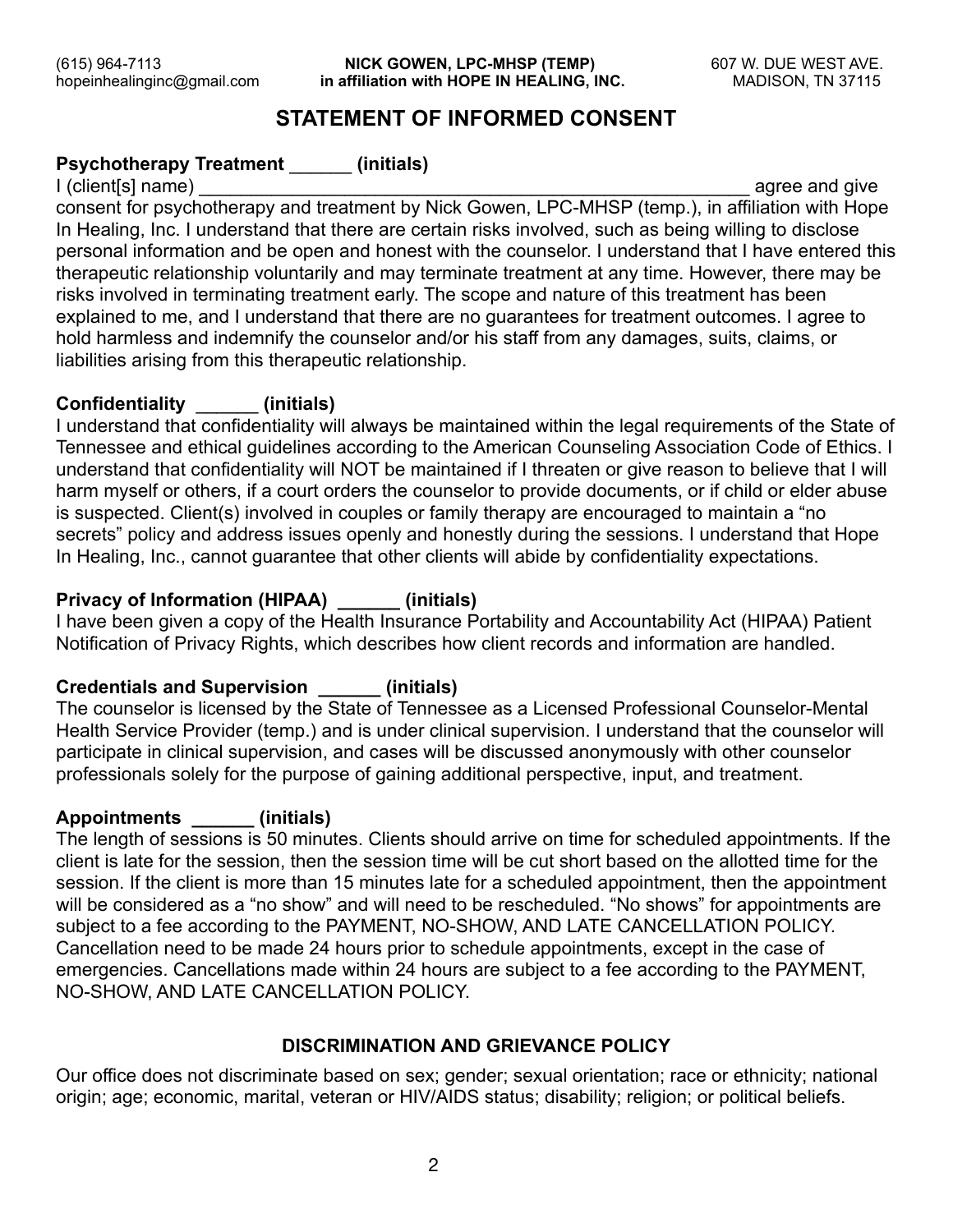We hope that you will discuss any dissatisfaction with the counselor's services with the counselor. All staff are committed to trying to resolve your concerns. Any staff member can tell you how to file a grievance and provide contact information for Tennessee's counselor licensure board.

#### **OFFICE POLICIES**

Clients are expected to treat Hope In Healing, Inc. staff and counselors with respect and dignity. Failure to do so may result in the termination of the client-counselor relationship. Hope In Healing, Inc. does not have the capacity to provide childcare. We do not allow children in sessions unless they are a client in the session. Children may not be left unattended in the office.

#### **EMERGENCIES AND URGENT NEEDS**

Nick Gowen, LPC-MHSP (temp.), in affiliation with Hope in Healing, Inc., does not provide 24-hour or emergency mental health services. Should you or someone close to you require such services, contact 911 for emergency assistance OR the Tennessee Statewide Crisis Line at (855) 274-7471.

An emergency contact is required to offer counseling services. This contact will only be used if we believe you or someone else is in immediate danger or if you become ill and unable to continue or depart therapy without assistance.

 $\_$ 

 $\_$ 

**Emergency Contact Contact Contact Contact Contact Contact Contact Contact Contact Contact Contact Contact Contact Contact Contact Contact Contact Contact Contact Contact Contact Contact Contact Contact Contact Contact Con** 

**Address Phone Number** 

# **PAYMENT, NO-SHOW, AND LATE CANCELLATION POLICY**

1. I understand that **I am financially responsible** to Hope In Healing, Inc. for all charges incurred for services rendered. **I agree to pay the fee of \$80 (first session) and \$65 (recurring sessions) prior to attending scheduled sessions** using the following payment method: Credit/Debit \_ Check \_ Cash

2. I understand that I will be charged **a late cancellation fee of \$25.00** if I fail to give at least a **24 hour cancellation notice** prior to my appointment. I understand that I will be charged a **no-show fee of \$60.00** if I fail to show for my appointment.

# **INFORMED CONSENT ACKNOWLEDGMENT**

I have read, understand, and agree to the Statement of Informed Consent.

| Client Signature:    | Date: |  |
|----------------------|-------|--|
|                      |       |  |
| Counselor Signature: | Date: |  |